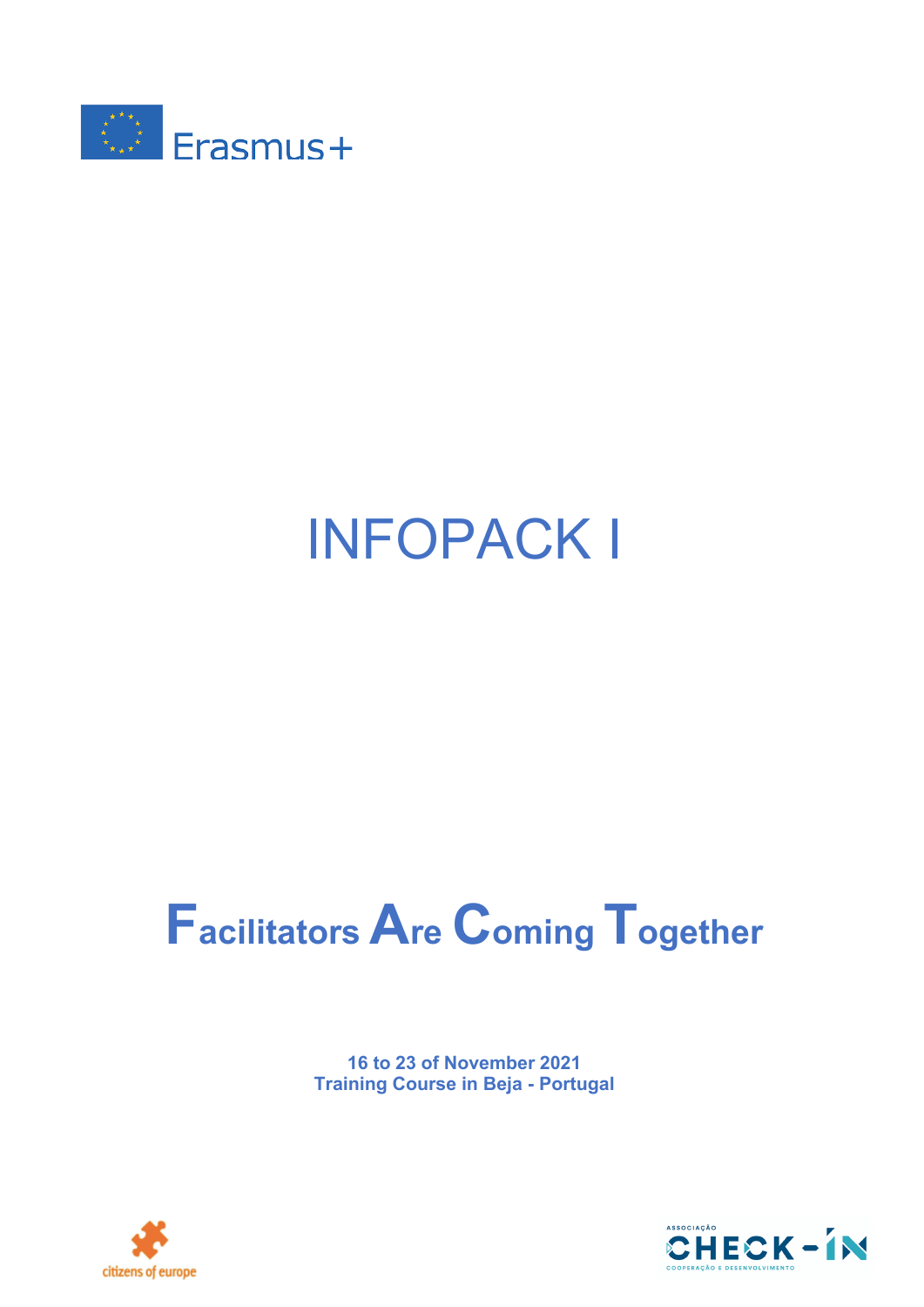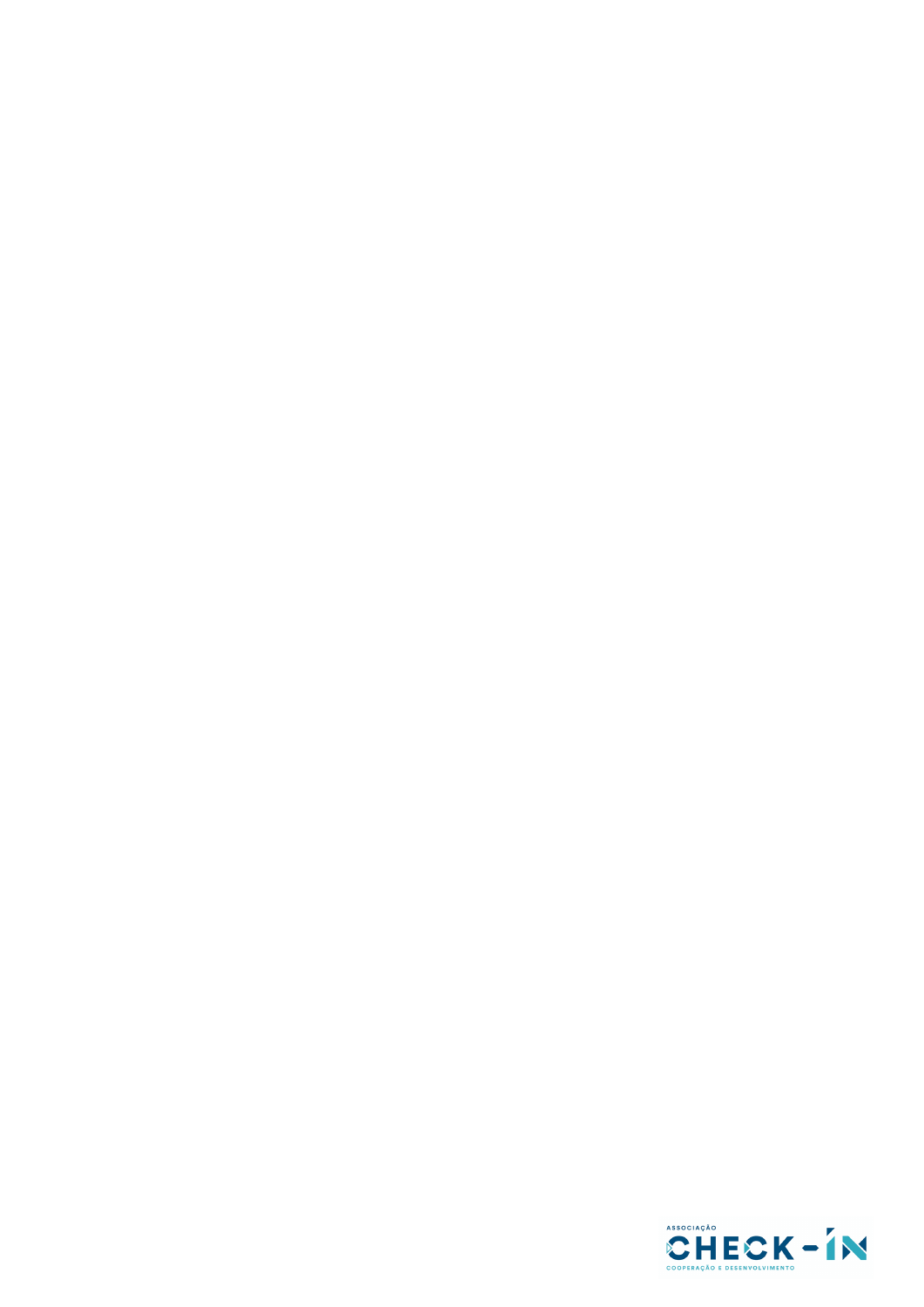"**FACT - Facilitators Are Coming Together**" is a TC arising from the cooperation among 8 partners for improving the professional competences of Facilitators and Organisations on developing Facilitation skills, methods and tools. The project aims also to strengthen the International cooperation, exchange of knowledges, experiences and learnings and the setting up of quality workshops meeting the learning needs of the target youth learners.

We will have 2 main activities linked: 1 training course that will be held in Berlin, Germany, from 10 to 18 of September 2021 (including travel days) with the topic of providing skills to the participants to act as Facilitators and a second activity, a training course, that will be held in Beja, Portugal, from 16 to 23 November 2021 (including travel days). For both activities we will have 24 participants in each from 8 countries: Germany, Portugal, Italy, Greece, Spain, Cyprus, Romana and Croatia. The participants should be the same in both activities, since they will need to develop local activities after the first training course and bring the outcomes to the second training course to evaluate the difficulties encountered and improve their facilitators skills.

A good facilitator can make a difference in the approach to a youth group and through this TC we want to give the facilitators of our partner organizations a space to reflect on their role and competencies and provide them with the necessary tools and methods for their professional development. The role of the facilitator is basically connected with learning, communication, intercultural issues, feedback, and workshop design skills: in these areas, he/she must be competent and aware. In our opinion, a good facilitator should be first of all aware of his/her own learning styles and recognize these in his/her learning process.

The global aim of FACT is just investigating the role of Facilitators and the complexity of facing and approaching the different styles for different learners, through a path of self awareness of the participants on their own learning styles. The central part of the TC will be directed to empower fundamental skills for a Facilitator (positive communication and feedback, Intercultural communication, Problem solving and creativity, conflict management, how to create a good learning environment,..). Last part of the TC will be about practicing: in groups participants will be challenged in design a Workshop programme and in performing it, according to the inputs received in the previous days. After the TC, at home, participants will implement a workshop with their youth (learners) on a chosen topic- (on support, participants can count on 2 months ofmentoring by the Trainers).



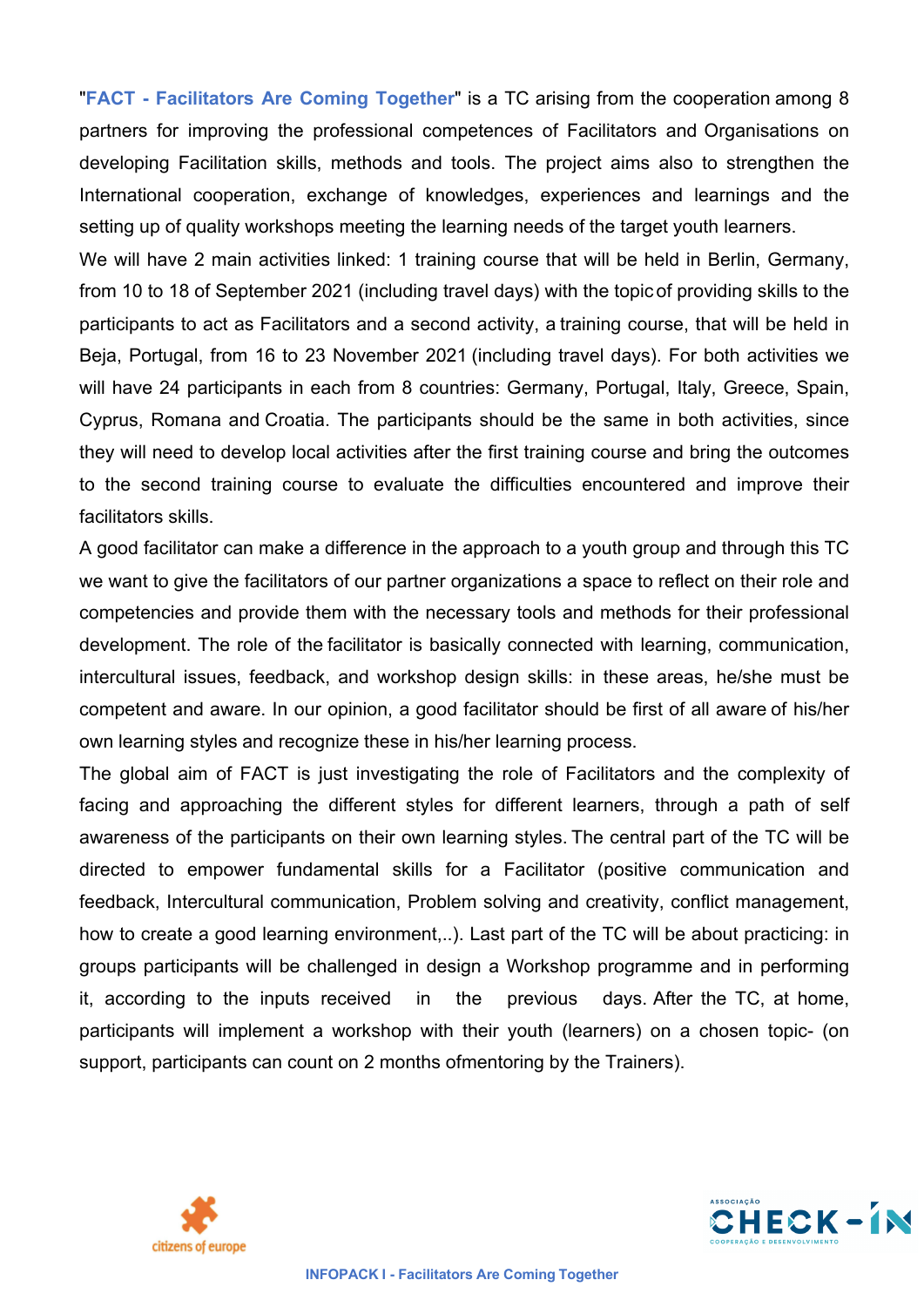#### **Objectives**

1. Provide Facilitators a space of reflection on their role, Facilitation experiences, learning styles and learning needs and critically reflect upon their previous experience as Facilitators;

2. Improve their skills and competences on the different areas of Facilitation (coaching, workshops design, empathy, problem-solving, Conflict management, feedback, Non formal tools,..) and the quality of their work;

3. Support participants in putting in practice the learnings gained, performing workshops on their local environments (planning project ideas in partnership during one TC session and offering a mentoring support after the TC);

4. Facilitate the creation of partnership for further projects among the organisations (through the positive exchange among the organisations); 6. Strengthen participants and organisations competences and capability in youth work and international dimension and cooperation.

#### **Calendar**

August - June 2021 – Agreement process between Coordinator, NationalAgency and partners;

July 2021 – promotion and selection process (we will promote the project inSALTO but each partner will be responsible to select your participants); August 2021 – Preparation of the project – Coordinator, partners andparticipants;

10 to 18 of September 2021 – Training Course in Berlin (Germany); September to November 2021 – Local events organized by eachParticipants with support of Partners; 16 to 23 of November 2021 – Training Course in Beja (Portugal); November to December 2021 – Dissemination activities organized by eachParticipants with support of Partners; January 2022 – Report of Germany National Agency.



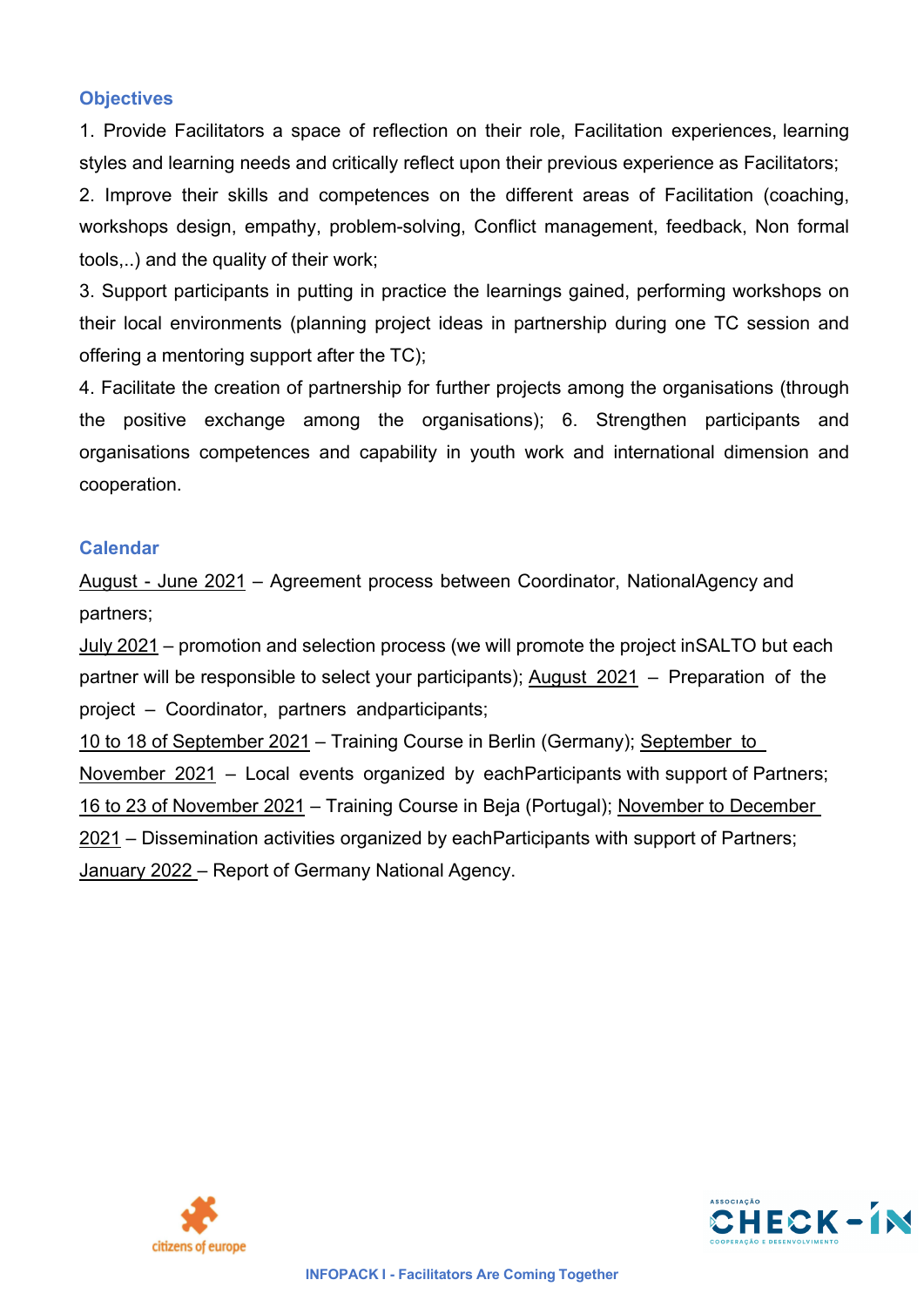#### **Coordinator**

**Citizens of Europe e.V.** is a non-profit, independent association, supported by committed citizens who believe in the European idea. We see diversity as an opportunity. With our projects we bring together people of different geographic, social and intellectual backgrounds. We celebrate understanding and compromise as the basic principle of democracy and reject extremism and populism. In practice, we offer young Europeans the opportunity to spend time abroad as part of a voluntary European year and regularly organize multi-day trainings and debates on various European topics.

#### **HOST organisation**

**Check-In – Cooperation and Development** is a non-profit organization, founded in 2010, based in Beja and operating from Lisbon, in Portugal. It was created by a small group of people experienced in the management and coordination of mobility projects, and active in the world of volunteering and development. Our organization mainly focuses on youth and adult mobility, non-formal education and the overall sharing of knowledge, through the support of European cooperation initiatives. Our aim is to promote lifelong learning opportunities, to encourage of social integration, education for sustainable development and social entrepreneurship. Our working methods are furthermore deeply rooted in the European core values, such as the respect for human rights, democracy, gender equality, ecological awareness, intercultural tolerance and solidarity between the people. Website: www.checkin.org.pt

PARTNERS: Agrado (Italy), YouthFully Yours (Greece), Asociacion Xeracion (Spain), PLANBE (Cyprus), ASOCIATIA SUPPORT FOR YOUTH DEVELOPMENT (Romania), UDRUGA ALFA ALBONA (Croatia)

#### **Participants**

The number of participants it's 24 in total, 3 of each participants per country (8 countries). These participants will be mainly youth workers unemployed or with fewer opportunities (Cultural differences Educational difficulties or Geographical obstacles). Also, we and the partners will select some youth workers and team leaders to act as multipliers after the project.



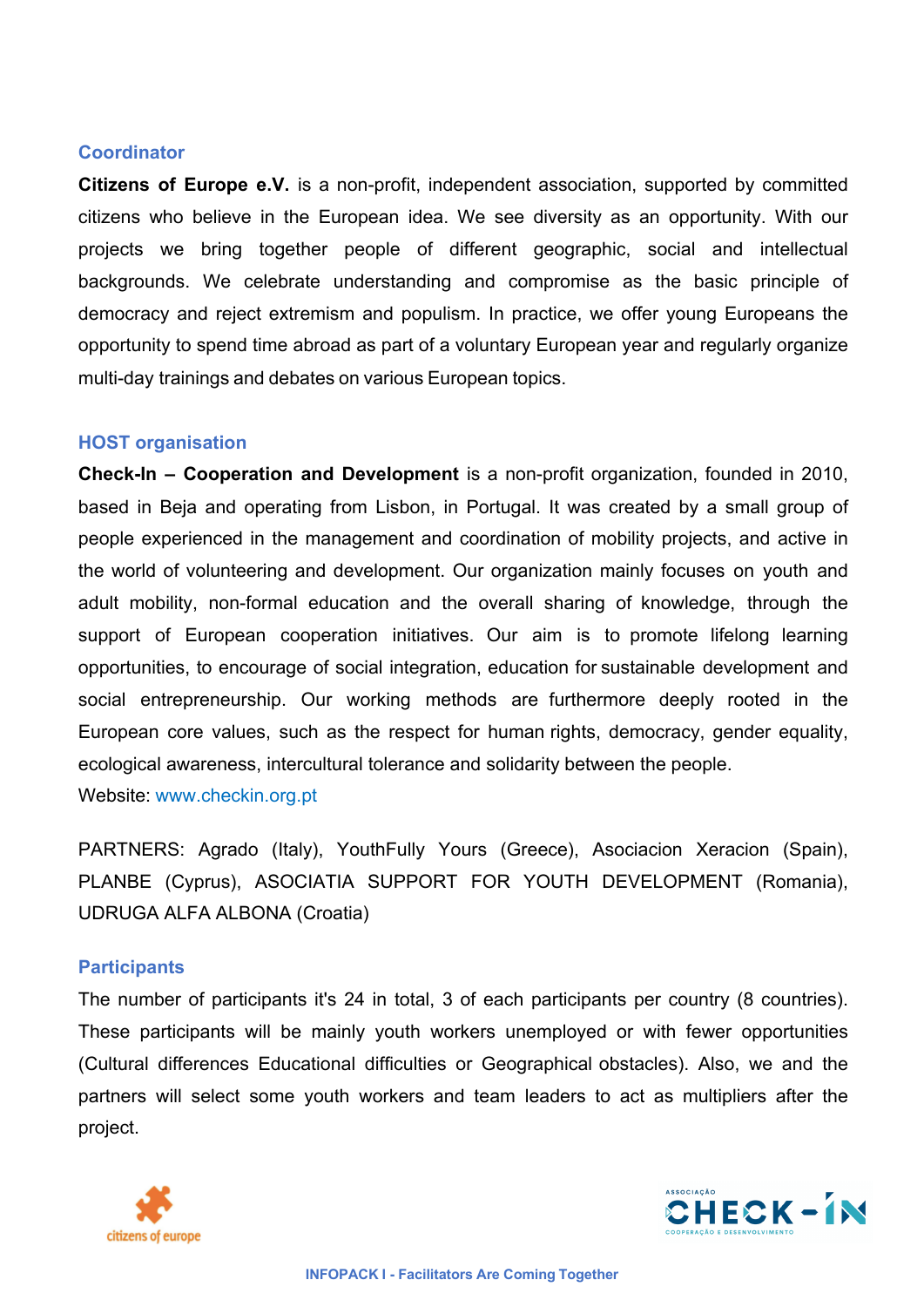## **Application form**

All participants need to register on the **FACT form until 31 of October 2021.** Link: https://forms.gle/g5a32ds2dGUcxZgU7

## **DRAFT PROGRAMME**

 $\mathbf{r}$  and  $\mathbf{r}$ 

|                                             |                    |                                                 |                                  |                                  |                                               | Activity A2 - "FACT - Facilitators Are Coming Together" - Training Course |                                           |                              |  |
|---------------------------------------------|--------------------|-------------------------------------------------|----------------------------------|----------------------------------|-----------------------------------------------|---------------------------------------------------------------------------|-------------------------------------------|------------------------------|--|
| 16 to 23 of November 2021 - Beja - Portugal |                    |                                                 |                                  |                                  |                                               |                                                                           |                                           |                              |  |
|                                             | Day 1              | Day 2                                           | Day 3                            | Day 4                            | Day 5                                         | Day 6                                                                     | Day 7                                     | Day 8                        |  |
| Day<br>Topics                               |                    | Values and fears                                | Feedback and<br>learning process | Feedback and<br>learning process | Cultural moments<br>and Project<br>Management | Planning Local<br><b>Activities and Creation</b><br>of Guidebook          | Evaluation and<br>self-assessment         |                              |  |
| 8:30                                        |                    | <b>Breakfast</b>                                |                                  |                                  |                                               |                                                                           |                                           |                              |  |
| 9:30                                        |                    | <b>Team Cooperation</b>                         | <b>Public Speaking</b>           | Workshops - Open<br><b>Space</b> | <b>Design Activities</b>                      | Practices in Local<br>Community                                           | <b>GuideBook</b>                          |                              |  |
| 11:00                                       |                    | Coffee-Break                                    |                                  |                                  |                                               |                                                                           |                                           |                              |  |
| 11:30                                       | Arrival of the     | <b>TOUR in Fears and</b><br><b>Expectations</b> | <b>Public Speaking</b>           | Workshops - Open<br>Space        | <b>Design Activities</b>                      | Practices in Local<br>Community                                           | Follow-up                                 |                              |  |
| 13:00                                       | participants       | Lunch                                           |                                  |                                  |                                               |                                                                           |                                           |                              |  |
| 15:00                                       |                    | Sharing and<br>Presentation                     | Workshops - Open<br><b>Space</b> | Workshops - Open<br><b>Space</b> | <b>Cutural Visit to Beja</b>                  | Feedback and<br>Improvement                                               | <b>Final Evaluation and</b><br>assessment | Departure of<br>participants |  |
| 16:30                                       | Coffee-Break       |                                                 |                                  |                                  |                                               |                                                                           |                                           |                              |  |
| 17:00                                       |                    | Difficulties and<br>Achievements                | Workshops - Open<br><b>Space</b> | Workshops - Open<br><b>Space</b> | Cutural Visit to Beja                         | <b>GuideBook</b>                                                          | <b>Final Evaluation</b>                   |                              |  |
| 18:00                                       |                    | <b>Reflection Time</b>                          |                                  | <b>MID-TERM</b><br>Evaluation    | <b>Reflection Time</b>                        |                                                                           |                                           |                              |  |
| 18:30                                       |                    | <b>BLOG TIME</b>                                |                                  |                                  |                                               |                                                                           |                                           |                              |  |
| 19:00                                       |                    | Free Time                                       |                                  |                                  |                                               |                                                                           |                                           |                              |  |
| 20:00                                       |                    | Dinner                                          |                                  |                                  |                                               |                                                                           |                                           |                              |  |
| 22:00<br>23:00                              | Welcome<br>evening | <b>Intercultural Night</b>                      | Open Night                       | Ted EX                           | Open Event - FACT<br>for Local Comunity       | Open Night                                                                | <b>Celebration Time</b>                   |                              |  |

## **METHODOLOGIES**

We will use non-formal tools, Videos, simulation games, Theatre exercises, experiential games, coaching and self-directed learning, taking care to provide a strong experiential

impact on participants and organisations.



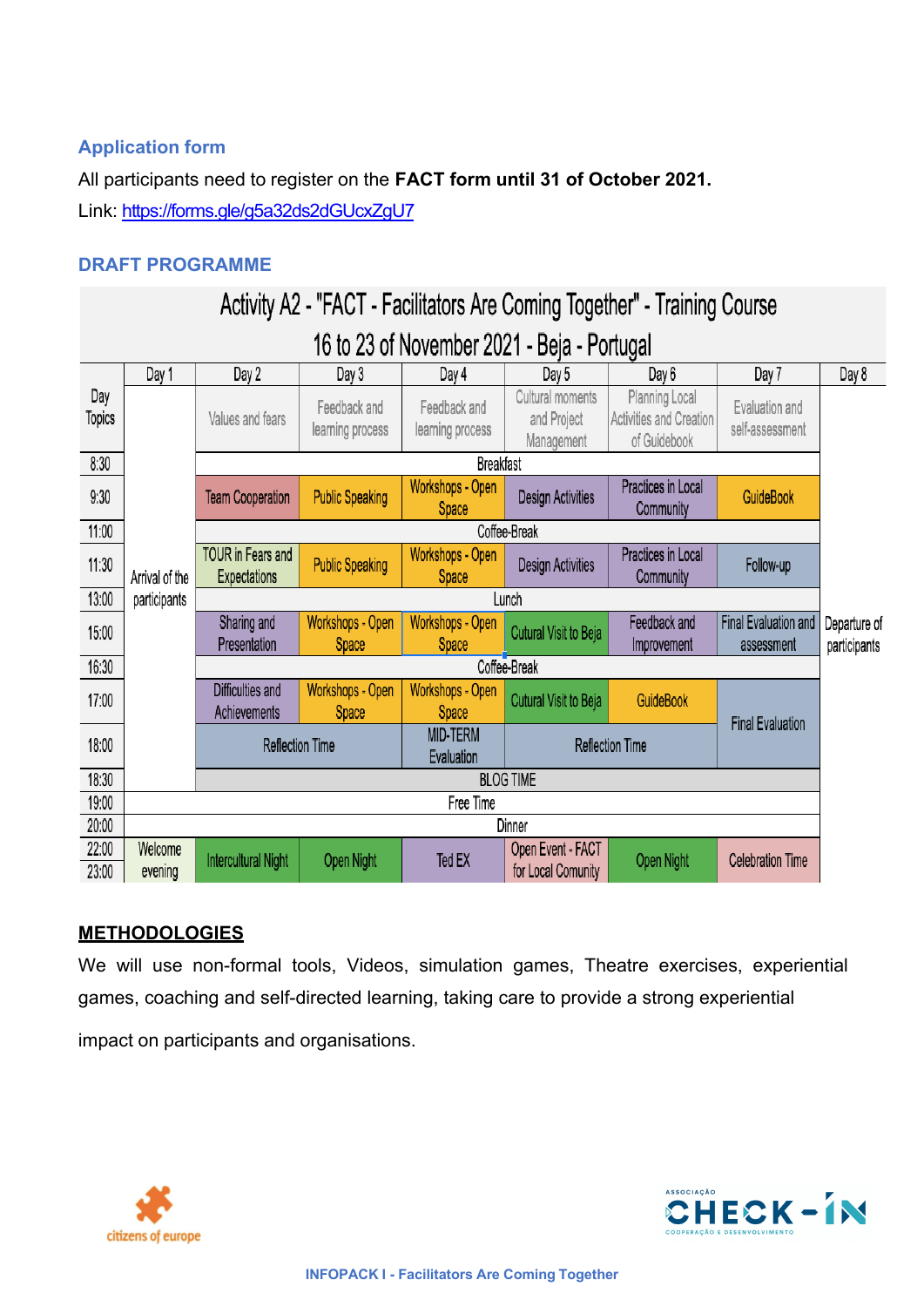#### **LANGUAGE**

In Portugal people speak Portuguese. The locals (mostly youngsters) speak English, but they appreciate that you make an effort to speak Portuguese. Here are some expressions or phrases to help you at the start of your stay:

| Olá - Hello \     | Bom dia - good morning |                                      | Obrigado - thank you Desculpe - |
|-------------------|------------------------|--------------------------------------|---------------------------------|
| Excuse me / sorry |                        | Fala inglês? - Do you speak English? |                                 |
| Café - Coffee     |                        | Cerveja - Beer Adeus $-$ good bye    |                                 |

#### **PORTUGAL**

#### **History**

A piece of land planted in the edge of the ocean. Previous called as Lusitânia (from latin Lux Citânia - meaning the Land of Light), Portugal traces its national origin to 24 June 1128, with the Battle of São Mamede. Afonso proclaimed himself first Prince of Portugal and in 1139 the first King of Portugal. By 1143, with the assistance of a representative of the Holy See at the conference of Zamora, Portugal was formally recognized as independent, with the prince recognized as Dux Portucalensis. In 1179 Afonso Henriques was declared, by the Pope, as king.

#### **Culture**

The most famous part of the portuguese culture is Fado (it means Fate), a type of music that is conected to the word without translation, Saudade (a mix between melancholy, sadness, missing something or somebody, love, emotion and feelings). It's considered Intangible Cultural Heritage, by Unesco. The most famous fado singer was Amália Rodrigues. Nowadays new names and ways of singing fado are appearing, like Mariza, Ana Moura, Carminho, amoung others.

#### **BEJA**

This municipal area of Beja counts with 35854 inhabitants. It's locate



Beja was already an important place in antiquity. Already inhabited in Celtic times, the town was later named Pax Julia by Julius Caesar in 48 BCE, when he made peace withthe Lusitanians (people from Lusitânia). It's this city that will welcome you all and be the stage for this project. Weather Forecast - http://www.tempo.pt/beja.htm



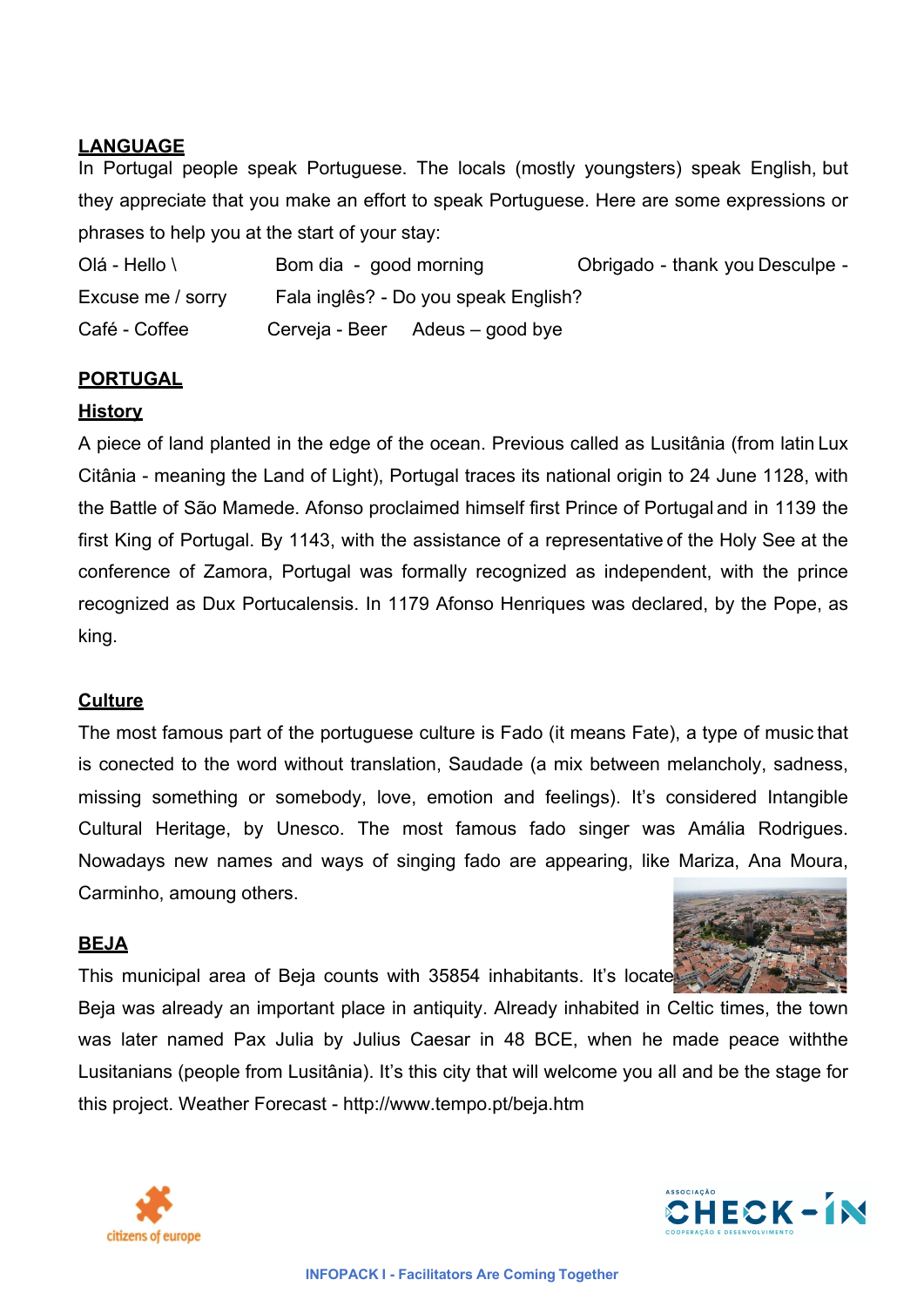## **LOGISTC - TRAVEL**

You need to arrive and departure from Lisbon Airport. After you need to take a metro in Lisbon and take a bus to Beja. metro

#### **Inside Lisbon**

On arrival to the airport, at exit, after passing the security and collect your luggage, go to your right and look for the sign of Metro:

There's a subway (Metro) line right at the exit of the airport, and this is the best and cheapest way for traveling in and around the city. You have the time and opportunity to see the city, we advise you to use this transport.

There are 4 different lines (red, blue, green and yellow). The one that connects the airport to the rest is the red line.

The price of each ticket is 1,40€. You will also need a reusable card, onto where each electronic ticket is stored. This card can be saved for later use. The cost of this card is 0,50. You can buy it in the vending machines that are present in all the metro stations (there's an option to have the menu in

English). The first time you buy a ticket, the machine will issue you the ticket already loaded into the card (so the total cost will be 1,90€).Remember to keep the card to use at other times and always save the receipts (the vending machines always gives receipts). With this card is also possible to use on Carris (tram and yellow bus).

After you have the card and it is loaded with an electronic ticket, you need to pass it on the scan at the doors to enter the station, and again to get out when you arrive at your destination.

Normally you have metro at each 5 minutes. If it takes longer, you have digital signs warning in Portuguese and in English.



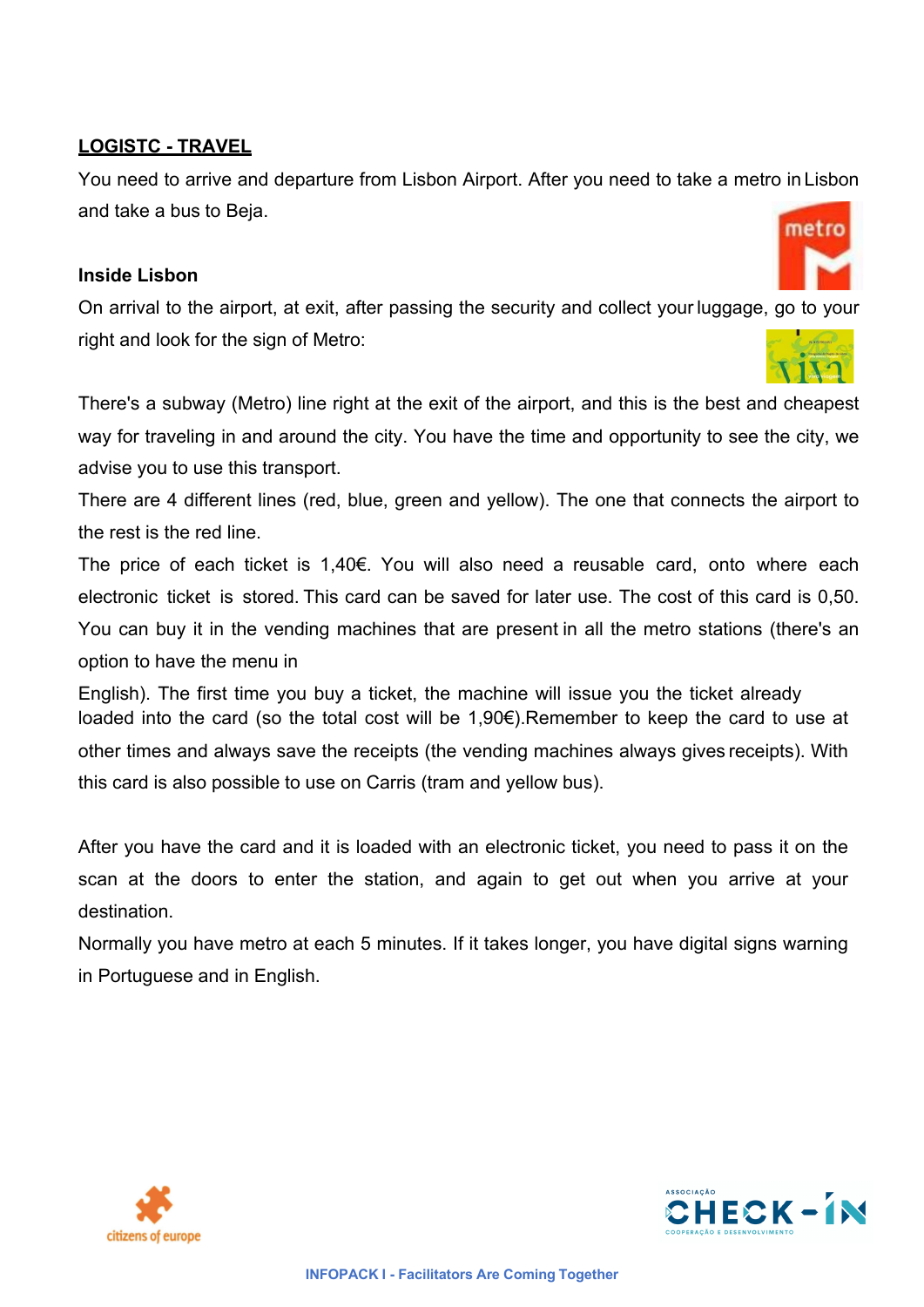## **METRO MAP**



If you will take the bus to Beja you should go to Jardim Zoológico (Blue Line)

The direction of the Metro is São Sebastião in the red line and you must change in São Sebastião and take the metro in direction of Amadora Este.

## **TRAVEL TO BEJA**

## BUS

The bus terminal is at "Sete-Rios". The bus company is called "Rede-Expressos".

To get to the terminal you need to take the subway

(metro) to "Jardim Zoológico" (don't worry about the name being different - "Jardim Zoológico" and "Sete-Rios" are the same stop). The "Rede-Expressos" bus terminal is right in front of the subway station of "Jardim Zoológico". Easy to see (and you can ask somebody to point you in the right direction).

Bus Schedule:

| eparture in Lisbon: | <b>Irrive in Beja</b> |  |  |
|---------------------|-----------------------|--|--|
| 17:15               | 19:55                 |  |  |
| 18:00               | 20:25                 |  |  |



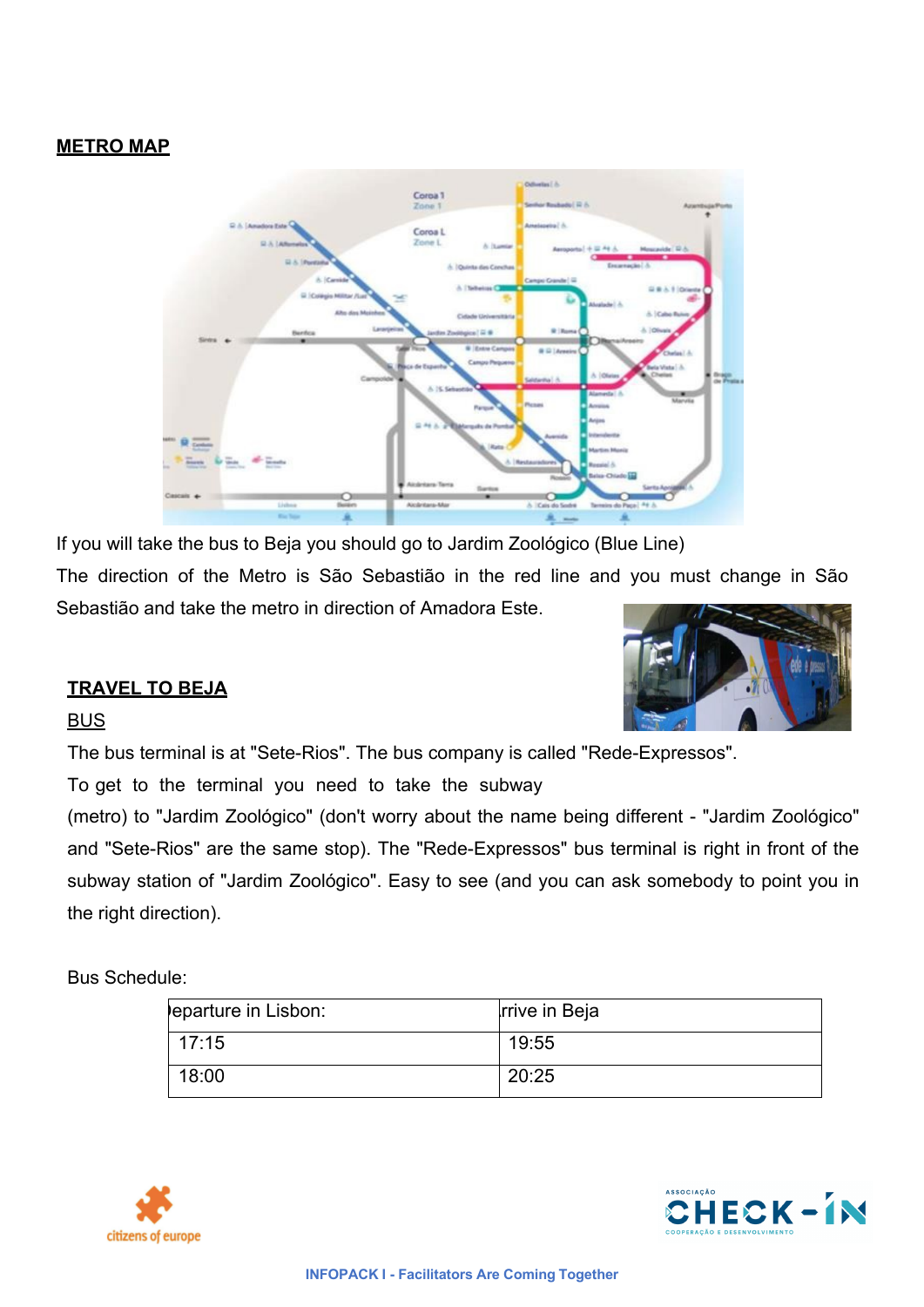You can buy the tickets online or in the bus station. If you buy them in the bus station try to arrive there early so you're sure that you find a place. Website (in English) - www.rede-expressos.pt

#### **Arrival in Beja**

When you arrive, someone from the Check-IN team will meet you at the bus station to welcome you. From there we will take you to the Youth Hostel. So, please inform us as soon as possible what is the train or bus that you will arrive in.

## **LOGISTIC IN BEJA – ACCOMMODATION**





All the participants will be accommodated in the Youth Hostel in the center of Beja. You will be staying in rooms with 4 or 6 beds. We kindly ask you to respect your roommates and work with them to achieve the comfort that all need. The distribution of the rooms will be made according to gender. The bathrooms are shared, so please pay attention to the cleaning and respect for the space and others.

Beja Youth Hostel - www.pousadasjuventude.pt/pt/pousadas/beja

## **FOOD**

All the meals will be the responsibility of the Check-In Association. Breakfast will be served between 8h00 to 9h15m in the Youth Hostel. Lunch and dinner will take place in Youth Hostel. If you want you can bring snacks, fruit or small things to have with you and in your room. There's the possibility to use the kitchen so we can have meals prepared by participants.



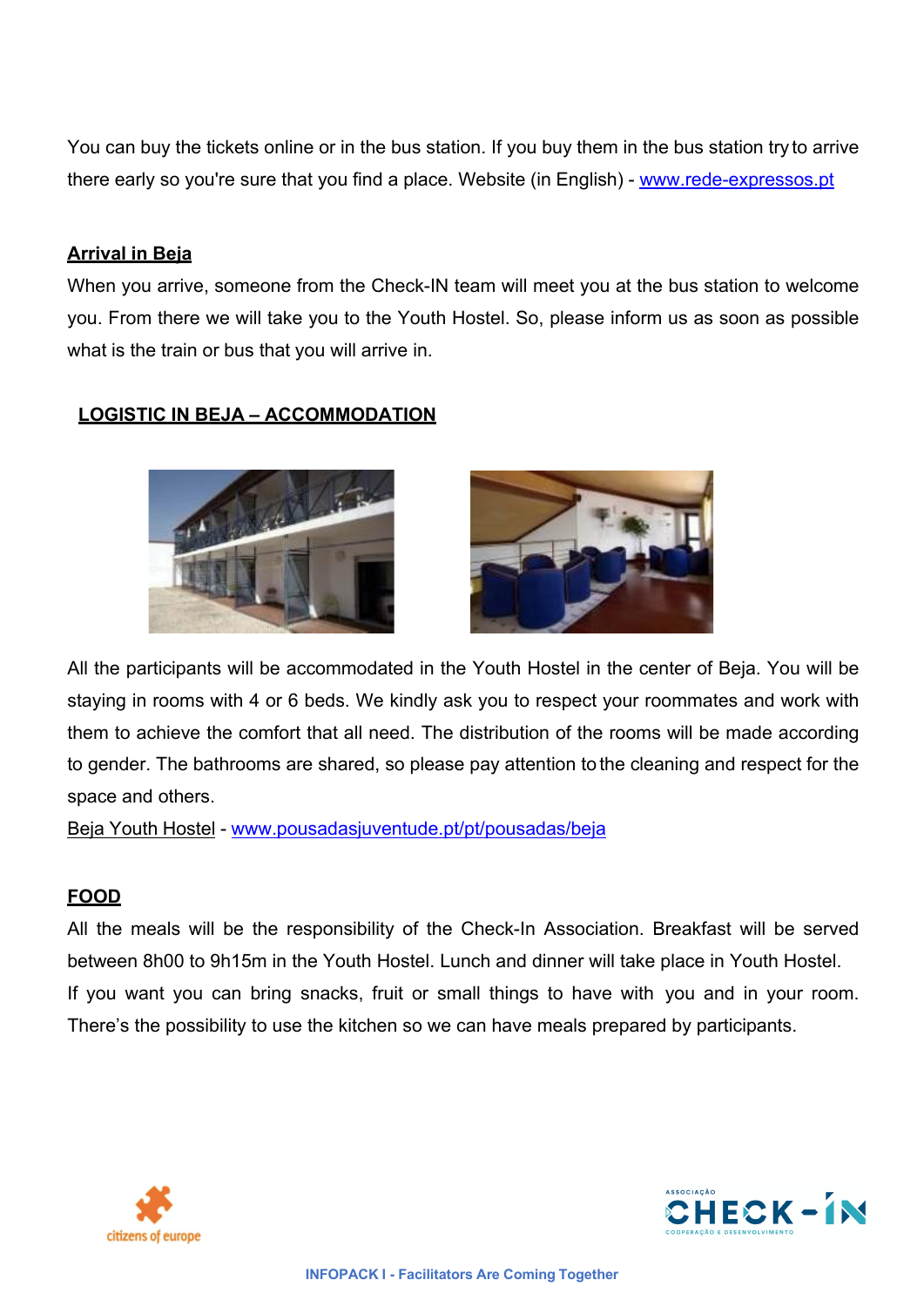#### **INFOPACK**

## **WORKPLACE**

The Training Course will be in Check-IN Spot (House of Associations - Casa das Associações). It's located in the same building of the Hostel.

We have a room to work and a courtyard where we are going to have the coffee breaks. In this place there are computers with internet that you can use for free.

## **THINGS TO BRING**

Bring with you the following: you'll need it and it will be necessary to present during theproject:

## **A - PERSONAL STUFF**

- Towels for shower
- Flip-flops (the bathroom is shared)
- Personal hygiene products (shampoo, toothpaste, etc..)
- Fresh and comfortable clothes and shoes
- Your Health European Card
- Health Insurance

## **B - ORGANISATION INFO MATERIAL**

Leaflets, brochures of projects, publications, info material on your organization. All that can be useful for "building" here a creative presentation of your organization

## **C - INTERCULTURAL MOMENTS:**

## **- Intercultural Night**

NO POWER POINT!!! We want to connect and enjoy! ; P

A. Typical food/drink from your country: Ready food - snacks, cheese, drinks, biscuits;

B. 1 night-game from your country, to make people connect to each other (MAXIMUM 4 minutes);

C. 1 brief & creative COUNTRY presentation (theatre, posters, stereotypes..) (MAXIMUM 3 minute)

## **- Intercultural Coffee Break**

We would like to ask you to bring some typical food you eat for Coffee Break in your country. Each day we will have some extra food on the breakfast table from eachnational team.

Yummy :)



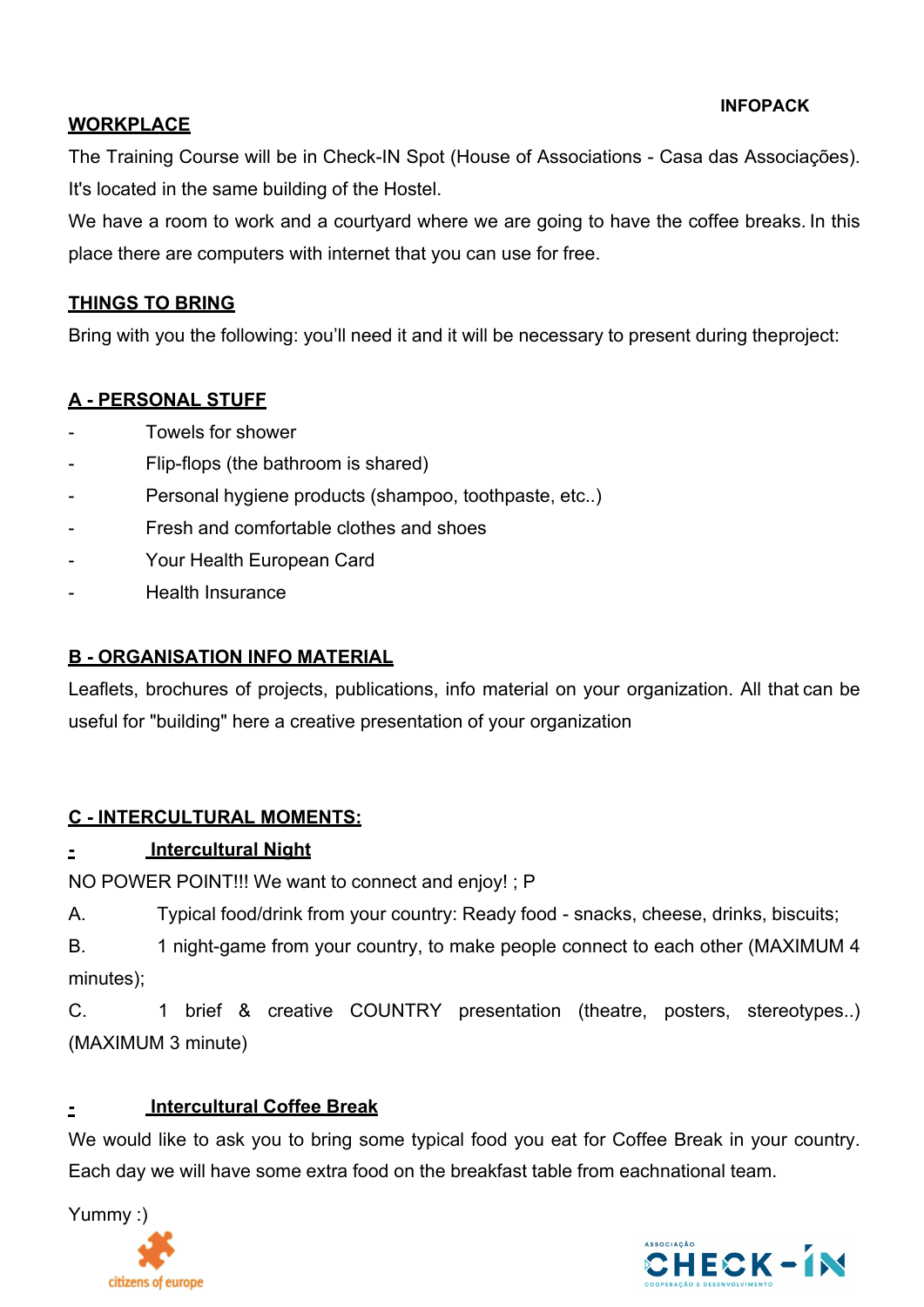**INFOPACK**

#### **FINANCE**

**BUDGET** - Travel Grant per participant:

According to the Programme Erasmus+, travel costs are covered 100% up to the maximum amount defined on the base of the kilometric distance from sending organisation town to the project place, following EU Distance Calculator. TC in Beja (Portugal): 0€ Portugal, 360€ Germany, Greece and Romania 275€ Italy, Croatia and Spain 530€ Cyprus) This budget is for the complete travel, from home to the venue of the Training Course, in Berlin (Germany) and Beja (Portugal), including local transport.

This budget is for the complete travel, since home to the venue of the seminar, in Beja, Portugal, including local transportation (Bus from Lisbon to Beia and back – 28€). You should travel to Lisbon Airport. There's only one airport in this city, so it's easy to find flights, even low cost like Ryanair and Easy Jet. NOTE: Keep all the boarding passes and tickets of airplane, bus and/or train (they are needed for reimbursement). Also all receipts/ invoices are needed, without exception. Check-In Association will transfer the travel cost to our Sending Partner Organization and after them transfer the money to you.

**Fee – Don't have any fee for this project.**

This project is financed by the Erasmus+: Erasmus + (Youth). Being selected for this course, all costs (accommodation, travel, visa, etc.) relevant to participation in the course will be covered by the Portuguese National Agency. **NOTE: Each participant need to do your Insurance.**

**IMPORTANT -** Keep all the boarding passes and tickets of airplane, bus and/or train (they are needed for reimbursement). Also all receipts/ invoices are needed, without exception.

COORDINATOR ORGANISATION will reimburse the sending organization and then they will make the reimbursement of the participants.

All the travels are reimbursed according to the budget presented. We will make a copy off all your receipts, tickets and boarding passes during the project.

After the participants arrive home, need to send a scan of the boarding passes and any other tickets that you have used. Also participants need to send by post. It will be given to you an envelope with our address, so it will be easier for you to just put everything

inside and send it. Once we received all the documents, we will calculate all accounts and make a bank transfer to your sending organization.

NOTE: If you lost or not present any of the documents stated (boarding pass, tickets, invoice/receipt), we are not authorized by the Germany National Agency to give the reimbursement.